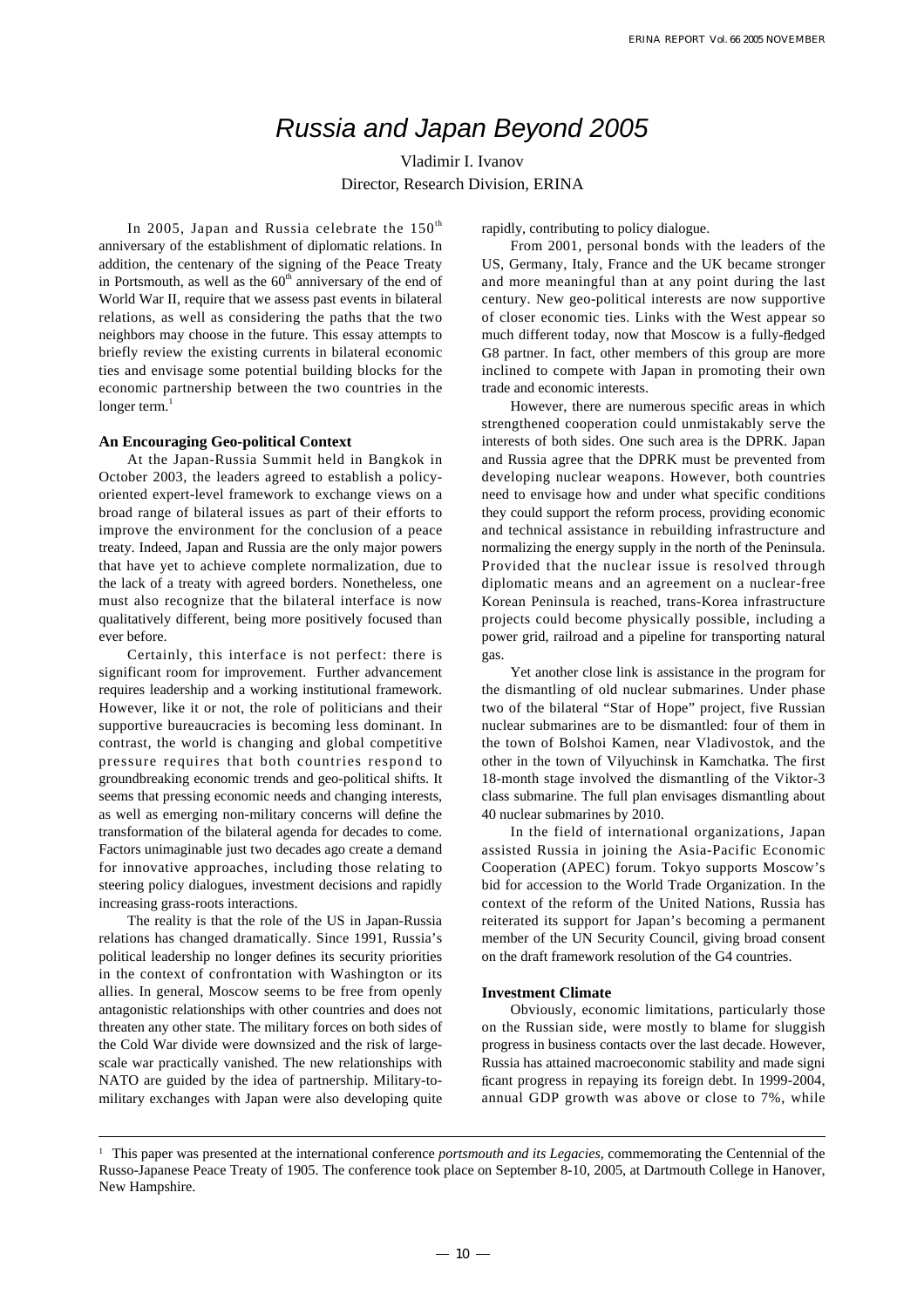industrial production in 2004 expanded by 6%. Capital expenditures increased by 11% and investments from all sources were estimated at approximately \$100 billion.

For a number of years, Japanese business leaders basically agreed that the investment climate in Russia was not sufficiently favorable. However, by 2005, accumulated foreign investment exceeded \$82 billion, including \$40 billion attracted in 2004. The share of foreign direct investment (FDI) was 23.3%, while portfolio investment occupied 0.8% of the total volume. About 80% of the entire influx, including 78% of FDI, originated from Cyprus, Netherlands, Germany, the UK, the US and France. Most foreign funds were focused on the industrial sector (the oil industry in particular), retail trade and catering, and commercial operations. Russia's economic image was gradually changing, influencing its credit rating. In 2003-2005, the leading credit agencies, including Moody's, Fitch, and Standard and Poor's awarded Russia with an investment level credit rating. According to the international consultancy A. T. Kearney, Russia now occupies the  $11<sup>th</sup>$ position in the list of economies most appealing to foreign investors, equaling China in this respect.

From 2004, Russia underwent fundamental changes in the system of state management. This reform is aimed at reducing the excessive involvement of the state in economic affairs, dismantling barriers to entrepreneurship, protecting property rights (including copyrights and intellectual property), harmonizing technical standards and providing a regulatory framework.

The tax pressure has been reduced considerably, contributing to the investment capacity of enterprises. From 2004, the tax rate for operations with stocks and securities was lowered from 0.8% to 0.2% of the nominal emission volume. Value-added tax was reduced to 18%. A law signed in July 2004 reduced social tax rates and expanded the list of activities covered by the simplified tax regulations. Amendments adopted in 2005 aim at the promotion of competition in the context of anti-monopolistic regulations.

In September 2004, the government adopted a plan aimed at promoting the development of financial infrastructure, thereby reducing the risks involved in entering the financial markets. In July of that year, the government adopted a strategy of developing the banking sector, aimed, amongst other things, at eliminating discrimination against foreign investors. In addition, the maximum foreign share in insurance companies has been raised to 25% and some regulations were abolished for rms in which the share of foreign ownership was less than 49%. In addition, a law was adopted that liberalized the currency market. New legislation will soon be introduced to establish transparent rules for companies operating in natural resource-based industries. The government is also set to introduce international accounting standards for listed companies and has initiated new legislation on preventing money laundering and improving the transparency of banking institutions.

#### **Economic Links**

It is quite likely that bilateral trade may exceed \$10 billion in 2005-2006, demonstrating an exceptional dynamism (Table 1).

Although the volume of bilateral trade is not large by Japanese standards, it has doubled over the last seven years. For Russia, Japan is an important trading partner, but until recently it was not on the list of the top ten export destinations, nor the top ten sources of imports. Official statistics, however, are incomplete because they register only direct imports. Exports to Russia via third countries would add another \$3-4 billion, making Japan Russia's fth-largest trading partner.

The composition of Russia's exports to Japan remains focused on grass-roots sectors, including precious and nonferrous metals (37%), fish and marine products (27%), timber (11%) and fuels (20%), including coal, oil and oil products. In 2004, Russia occupied the  $25<sup>th</sup>$  position in the list of Japan's export destinations, behind Vietnam. In terms of Japanese imports, Russia was in  $21<sup>st</sup>$  place, positioned between Kuwait and Switzerland. In absolute terms, bilateral trade constitutes only about 10% of Japan's trade with the ROK and 5% of that with China.

According to Russian official sources, cumulative Japanese investment to 2005 reached almost \$700 million, including \$140 million of direct investment. Again, the Sakhalin projects and investments made via third countries accounted for \$2-3 billion, making Japan the fifth-largest investor. In 2003 alone, investment in the Sakhalin projects reached \$1.0 billion, which brought the cumulative volume close to \$2 billion, including \$800 million of accumulated FDI.

Currently, there are more than 80 representative of fices registered only in Moscow. According to a survey by the Japan Bank for International Cooperation (JBIC), Russia has been elevated to the top ten geographic destinations for business expansion. This is remarkable progress compared with the situation in 2001, when it was not found even among the top thirty attractive countries for Japanese companies. However, given the traditional caution in dealing with Russia, the complexities of the

|                |      |      |      |      |      |      |      | (\$1 billion)                  |
|----------------|------|------|------|------|------|------|------|--------------------------------|
|                | 1998 | 1999 | 2000 | 2001 | 2002 | 2003 | 2004 | 2005<br>(1 <sup>st</sup> half) |
| <b>Exports</b> | 2.9  | 3.7  | 4.6  | 3.9  | 3.3  | 4.2  | 5.7  | 2.3                            |
| Imports        | 1.0  | 0.5  | 0.6  | 0.7  | 0.9  |      | 3.1  | 1.5                            |
| Total          | 3.9  | 4.2  | 5.2  | 4.6  | 4.2  | 5.9  | 8.8  | 3.8                            |

**Table 1. Russia-Japan Bilateral Trade, 1998-2005**

*Source*: Ministry of Economic Development and Trade, Russia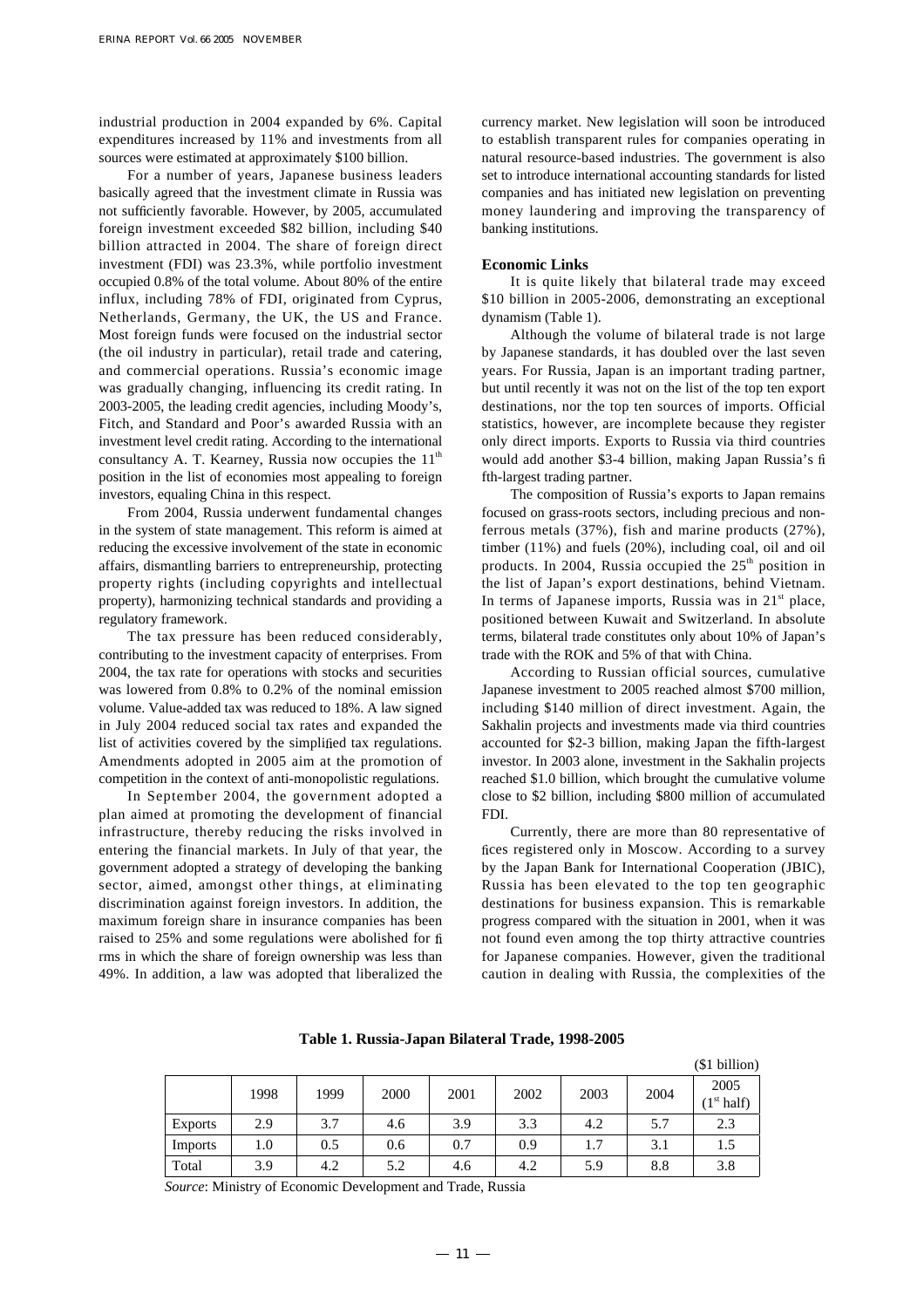| Agreement date | Partners                     | Recipients                                 | Repayment<br>(years) | Amount<br>$$1$ million) | Project                                  |
|----------------|------------------------------|--------------------------------------------|----------------------|-------------------------|------------------------------------------|
| March 6, 2002  | Commercial<br>banks          | Vneshtorgbank                              | 5                    | 60                      | Imports of machinery and<br>equipment    |
| June 12, 2003  | Bank of Tokyo-<br>Mitsubishi | <b>Moscow</b><br><b>International Bank</b> | 5                    | 20                      | Imports of machinery and<br>equipment    |
| September 2003 |                              | NEC-Neva JV                                |                      | $\mathbf Q$             | Equipment manufacturing and<br>marketing |
| November 2003  |                              | Gloverbel Group<br>(Asahi Glass)           |                      | 108                     | Manufacturing plant<br>construction      |
| March 2004     |                              | <b>Business Car</b><br>JV(Toyota)          |                      | 6                       | Marketing                                |
| March 30, 2004 |                              | Rostelecom                                 |                      | 2.66                    | Equipment procurement from<br><b>NEC</b> |

**Table 2. Loans by the Japan Bank for International Cooperation, 2002-2004** 

*Source*: Ministry of Economic Development and Trade, Russia

decision-making process and the lack of capacity (and, very often, incentives), it could take years before these changing attitudes are translated into concrete business projects. In this context, the role of JBIC in supporting business links could be crucial (Table 2).

At the same time, other institutional frameworks that prop up bilateral ties need to be developed further. In this context, the efforts of the US government to support the private sector's operations in Russia deserve attention, including the *BISNIS* framework and the *Commercial*  Service representation offices established in Russia, as well as the offices opened under the *Regional Initiative* program - all funded by the Department of Commerce. Moreover, the *Commercial Energy Summit*, a public-private framework, was established by the leaders. This organization has elevated US-Russia bilateral dialogue at the ministerial level and the level of the leading energy companies. Similar institutions that support private-sector operations in Russia have been established by the european Union (EU).

*Vis-à-vis* these two mega-partners, Russo-Japanese cooperation cannot yet rely on the proactive role of their respective governments. Indeed, the current disposition is quite far from ideal, considering that in both countries the state and the private sector act mostly independently. In summary, in both countries, there is no governmentfunded entity that could support private-sector operations. In addition, there is little coordination among the existing government-level bilateral frameworks. In other words, both national and bilateral "lobbies" that should promote bilateral economic links are weak, or yet to be organized.

#### **Sub-national Relations**

It is well known that countries do not trade: businesses and companies do. However, in Japan-Russia relations, activities at the sub-national level could play an important supporting role, facilitating the flow of information and the formation of interest groups. Despite a trend towards greater centralization in Russia, regions possess considerable freedom in their external contacts. In highly disciplined Japan, on the other hand, regional decentralization is now perceived as an important tool in reviving the economy. For example, Taizo Nishimuro, Vice-Chairman of Nippon Keidanren and Chairman of Toshiba Corporation, has raised the issue of a resolute shift from a system of centralized control to regional autonomy, local initiatives and decision-making, in order to sustain balanced nationwide development.

Some regions are now moving in this direction. A law on establishing Special Zones for Structural Reform has been enacted. Currently, more than a hundred such zones have been approved, granting exemptions from regulations in such fields as education, urban renewal, distribution, agriculture, medical care, and industryacademic cooperation. Over time, this could enhance the competitiveness of regions and municipalities, providing the means for the selective testing of new policies that enhance competitiveness and promote region-to-region links.

For Russia, these developments could be of significant value. The Far Eastern region represents a strategic border area, but it is economically and demographically at risk. The challenge is the weakened economic and transportation links between this part of the country and other regions in Russia, as well as a harsh climate and difficult economic conditions. It seems that a response strategy could be found in the field of strengthening infrastructure connections, including transport, telecommunications and energy delivery systems, but also in promoting small and mediumsized businesses. These could provide incentives for regional development, supporting at the same time closer economic links with neighboring states, Japan in particular.

Far Eastern Russia is the traditional area of interest for Japan, including Japanese companies and certain prefectures, including Hokkaido and Niigata. On the other hand, from the early 1990s, the economic wellbeing of several Far Eastern provinces depended heavily on trade with Japan, as well as other neighbors (Table 3).

In 2003, the bilateral trade transactions of Far Eastern Russia were close to \$7.7 billion, with exports consisting mostly of oil and oil products (32%), timber (15%), fish and shell fish  $(11\%)$ , coal  $(4\%)$ , metals  $(9\%)$  and machinery  $(5\%)$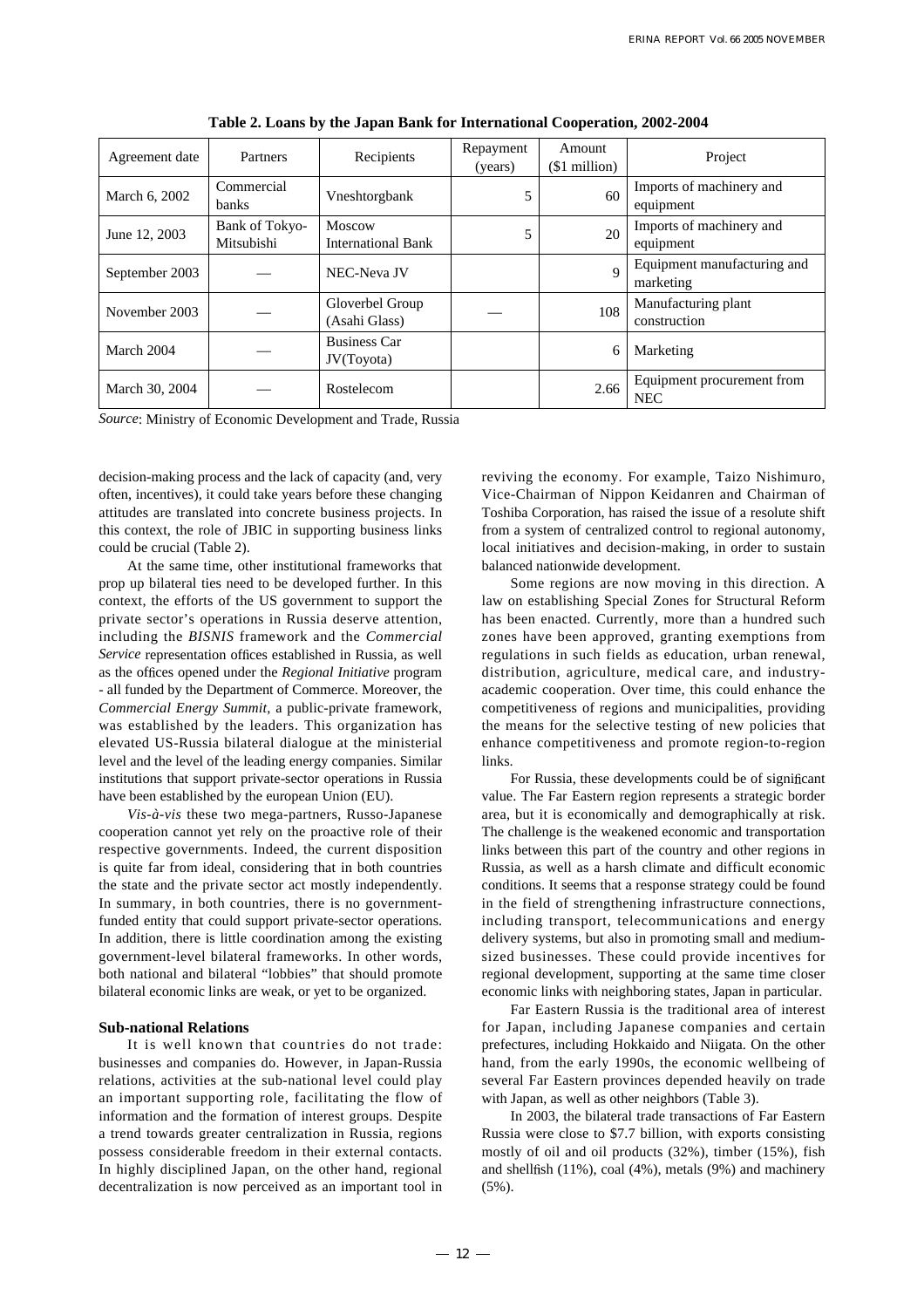|                      |                |       |       |       |       |       | $$1$ million) |
|----------------------|----------------|-------|-------|-------|-------|-------|---------------|
|                      |                | 1998  | 1999  | 2000  | 2001  | 2002  | 2003          |
| Yakutia              | <b>Exports</b> | 33.7  | 106.3 | 111.7 | 27.8  |       | 138.9         |
|                      | Imports        | 9.7   | 20.2  | 6.4   | 7.4   |       | 11.0          |
|                      | <b>Exports</b> | 264.0 | 161.0 | 194.0 | 257.0 | 207.0 | 154.9         |
| Primorskiy Krai      | <b>Imports</b> | 60.0  | 38.0  | 32.0  | 47.0  | 74.0  | 221.7         |
|                      | <b>Exports</b> | 178.3 | 213.3 | 190.0 | 180.0 | 148.0 | 169.2         |
| Khabarovskiy Krai    | Imports        | 17.4  | 42.0  | 34.6  | 34.0  | 56.0  | 77.8          |
|                      | <b>Exports</b> | 12.1  | 9.0   | 6.8   | 19.3  | 16.3  | 21.9          |
| Amurskaya Oblast     | Imports        | 15.7  | 5.4   | 2.6   | 1.4   | 0.7   | 1.8           |
| Kamchatskaya Oblast  | <b>Exports</b> | 123.5 | 64.4  | 81.9  | 50.5  | 76.7  | 70.6          |
|                      | <b>Imports</b> | 10.9  | 8.9   | 5.6   | 6.0   | 7.1   | 13.4          |
| Magadanskaya Oblast  | <b>Exports</b> | 6.3   | 2.2   | 1.9   | 23.0  |       | 20.1          |
|                      | <b>Imports</b> | 6.2   | 4.1   | 10.9  | 9.4   |       | 12.7          |
| Sakhalinskaya Oblast | <b>Exports</b> | 121.7 | 123.6 | 135.5 | 94.0  | 201.0 | 293.5         |
|                      | <b>Imports</b> | 20.7  | 21.4  | 38.9  | 84.0  | 27.3  | 144.6         |
| Total                | <b>Exports</b> | 739.7 | 679.8 | 722.2 | 652.0 | 649.3 | 869.2         |
|                      | <b>Imports</b> | 140.6 | 140.1 | 131.3 | 189.3 | 165.1 | 483.0         |
| Total trade          |                | 880.3 | 819.9 | 853.5 | 841.3 | 814.4 | 1,352.2       |

|  |  |  | Table 3. Far Eastern Russia: Bilateral Trade with Japan 1998-2003 |  |
|--|--|--|-------------------------------------------------------------------|--|
|  |  |  |                                                                   |  |

*Source*: Inter-regional Association "The Far East and Trans-Baikal Regions"

Japan accounted for almost \$1.4 billion, or 22% of total trade, following China (37%), but staying ahead of the ROK (15%). Japan's imports from the Far Eastern region approached \$880 million, including oil and oil products (25%), timber (21%), coal (20%), and fish and shellfish products  $(15\%)$ .<sup>2</sup> Japan's exports to the Far Eastern region of Russia consisted mainly of passenger cars and trucks (35%), steel pipes and rolled steel (20%), and construction and earthmoving machinery (9%). Provincewise, the leading trading partners of Japan were Sakhalin Oblast (\$438 million), Primorsky Krai (\$377 million) and Khabarovsk Krai (\$247 million). Sakhalin was far ahead in terms of Japanese investment (\$784 million), followed by Primorsky (\$26 million) and Khabarovsk (\$2 million).

It seems unlikely that a conventional expansion of trade and evolutionary accumulation of Japanese investment in Russia would suffice to transform all these important, but minuscule economic exchanges. Rather, we should anticipate some mega-developments that could affect both the scale and the quality of economic links. The Sakhalin oil and gas projects are quite representative in this regard.

During his 2005 summit meeting with Junichiro Koizumi at Gleneagles, Vladimir Putin expressed his appreciation that Toyota Motor Corporation has decided to construct an assembly plant in St. Petersburg, promising his full support for this venture. The leaders discussed progress in implementing the "Japan-Russia Action Plan". They agreed that Putin will visit Japan on  $20^{th}$ - $22^{nd}$  November. The leaders also affirmed the strategic importance of an oil pipeline project to Russia's Pacific coast.

## **The Oil Pipeline Impasse**

The Pacific oil pipeline project is now part of Japan-Russia and Russia-China policy dialogues. Initially, the project was not designed to gain support from Japan. Nevertheless, Japanese energy planners became interested in it. Supportive remarks made by Koizumi when he visited Moscow in January 2003 paved the way for high-level exchanges, working-level discussions and technical visits. This ignited hopes that Japan could become a partner in the project. The expectations of an agreement were initially high on both sides, particularly in Russia. However, the process has stalled, leading to disappointment among its proponents, including the Transneft Company.

In order to understand the sources and mechanisms of such disappointment on the part of Russia, one has to review the role of Putin in the decision-making process centered on the Pacific oil pipeline and other critical infrastructure issues. It seems that he is strongly convinced that eastbound pipeline infrastructure is vital to Russia's economic wellbeing, political integrity and international posture. Since his days in local government in St. Petersburg, transportation routes and related infrastructure have been an important part of Putin's agenda, partly defining his longstanding personal links. For example, in 1996-1999, Alexei Miller, currently Chairman of the Board at Gazprom, served as director for investment and development at the Sea Port of St. Petersburg. In 1999-2000, with Putin taking over the

<sup>&</sup>lt;sup>2</sup> The smuggling of fish and shellfish from the Pacific provinces to neighboring countries is perhaps the most notorious part of the underground economy in Eastern Russia. Officially, in 2003, such exports to Japan were estimated at about \$102 million. In reality, these figures represent only a fraction of existing exports.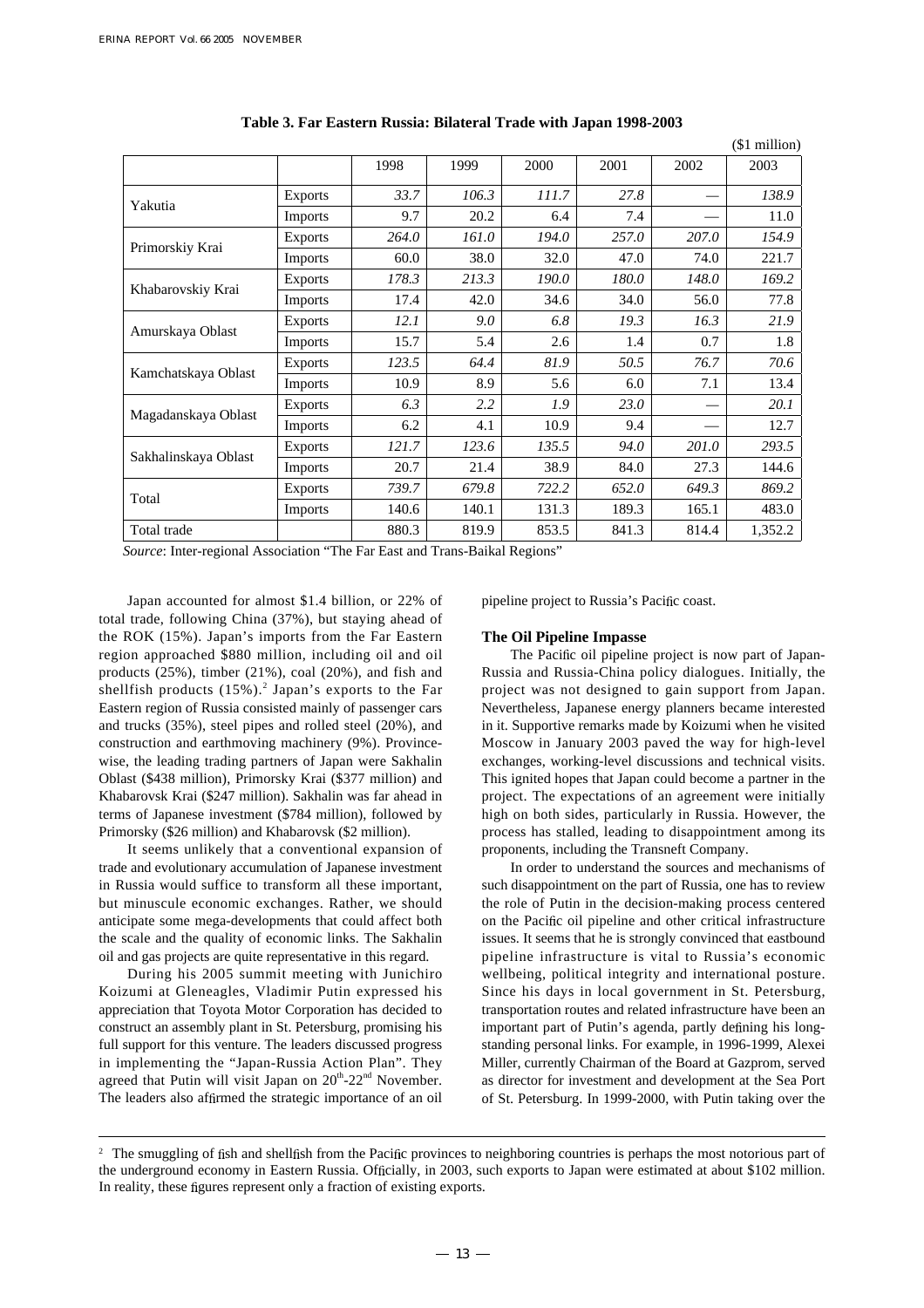reins of government, Miller was given responsibility over the Baltic Pipeline System (BTS). This project has now became a major infrastructure achievement.

Putin believes in state control over the trunk pipelines, including projects such as the BTS and the Pacific pipeline. Despite some differences in approaches relating to investment mobilization<sup>3</sup>, cabinet members have no other choice but to follow his view. Putin now discusses pipeline infrastructure issues on a regular basis with Miller, as well as with such key figures as Semen Vainshtok (CEO of Transneft). He does not shy away from chairing cabinetlevel meetings on pipeline infrastructure development, with the most recent session having been held in early October 2004. He also discussed with the minister for natural resources the prospects for exploring and developing oil and natural gas reserves in Eastern Russia. On the other hand, he likes sharing his ideas with the leaders of Germany and France, as well as other G8 members, including Japan.

Putin's overall position in defining the pipeline routes could be perceived as Russo-centric. The earlier drafts of the *Energy Strategy 2020* stated the need to avoid the transit of oil and gas via the territories of "third" countries. Before visiting China, Putin explained that any decision regarding the destination of an oil pipeline will be based on Russia's national interests, including the development prospects of the Far Eastern provinces. On the other hand, he alluded to a comprehensive energy partnership with China.

As far as Japan is concerned, there was presumably a lack of confidence in the project's economics, including the reserves of oil available in Eastern Siberia, which are currently estimated at about 1,000 million tons (Mt). In total, about 40 new fields could be licensed as soon as in 2006-2007, with an additional 30 fields to be auctioned soon thereafter. As of today, discovered oil and gas fields, including Talakanskoe (Yakutia), Urubcheno-Tokhomskoe (Evenkia), Verkhnechonskoe (Irkutsk Oblast), as well as smaller fields, could allow production of 50 Mt of oil a year.

The long-term plan envisages enlarging the oil reserves by about 1,500 Mt by 2010, accompanied by a similar expansion in resource estimates. The cost of the program that would allow these increases is close to \$25 billion. Towards 2030, the estimated costs of the geological exploration and development of the new oil reserves could amount to \$50 billion.<sup>4</sup> On the other hand, the plan envisages an initial supply of about 30 Mt of oil from Western Siberia. Moreover, the funding for the geological exploration and development of new reserves will be supported through the federal budget, but an international exploration-and-development consortium that could help alleviate investment risks could be established with the

participation of Japan. There is a strong expectation that President Putin's planned visit to Japan will result in more good news regarding this oil pipeline mega-project and related activities.

In this context, it is important to envisage the demand for Siberian and Sakhalin oil on the part of Japan. Currently, the capacity of the US to absorb oil from Eastern Russia is estimated at 15-25 Mt a year. A similar estimate could be applicable to the ROK and Taiwan combined. The remaining 30-50 Mt should find their way to China and Japan. A commitment on the part of these two economies to certain volumes of oil imports from Russia could be important for the overall design and commercial success of the project.

#### **An Energy Partnership?**

In a broader sense, extensive energy links could make Japan and Russia economically interdependent, promising significant benefits, but requiring closer policy coordination. According to Nippon Keidanren, Japan's Achilles' heel is energy. A stable energy supply must be secured, consistent both with environmental and economic concerns. Sources should be diversified to avoid the risk of over-concentration.<sup>5</sup> Similarly, Russian energy planners propose to diversify energy exports, accessing new oil and gas markets in the Asia-Pacific region, Northeast Asia in particular. As of today, Russia's energy exports basically have only one predominant destination: Europe. The Russian government is proposing to diversify energy supplies to the "north, east and south", promoting energy production in new, capital-intensive environments, including Eastern Siberia, the Far Eastern region, the Arctic and the continental shelf of the Northern and Caspian seas.

The economies of Northeast Asia and the US are emerging as potential new destinations for Russian oil and natural gas. In May 2002, Moscow and Washington launched their "new energy dialogue". China, for its part, has been successful in lobbying for an export pipeline. Energy cooperation became part of the Japan-Russia Action Plan adopted in January 2003.

Energy exports to Northeast Asia seem to be becoming a priority target for Moscow. On the other hand, Russia is not planning to expand its energy exports to europe in physical terms. Contrary to expectations, including projections by the International Energy Agency, the main provisions of the Russian Energy Strategy to 2020, adopted in August 2003, basically reflect this change in priorities. The Energy Strategy 2020 says that crude oil exports to the Asia-Pacific region could reach 105Mt a year - a little more than 2 million barrels a day - including 25Mt to be produced by the Sakhalin offshore fields. These huge

<sup>&</sup>lt;sup>3</sup> The decision on the Pacific pipeline was officially announced on  $31<sup>st</sup>$  December 2004. The pipeline will be built in two phases, first to Skovorodino (2006-08), then to Perevoznaya Bay (from 2008), and the chief contractor of the project is Transneft. It is not yet clear how the project could be financed, but the option of using the extra revenue accumulated in the Stabilization Fund could be among the possibilities. The alternative could be a transportation tariff levied by Transneft, as well as taxation preferences and customs benefits extended to companies involved in the project.

<sup>4</sup> Currently, the annual level of funding for geological exploration and development in Eastern Russia is a little more than \$100 million, only about 10% of the required investment level.

Looking to Japan's Future: Keidanren's Perspective on Constitutional Policy Issues, 18<sup>th</sup> January 2005, Nippon Keidanren (Japan Business Federation).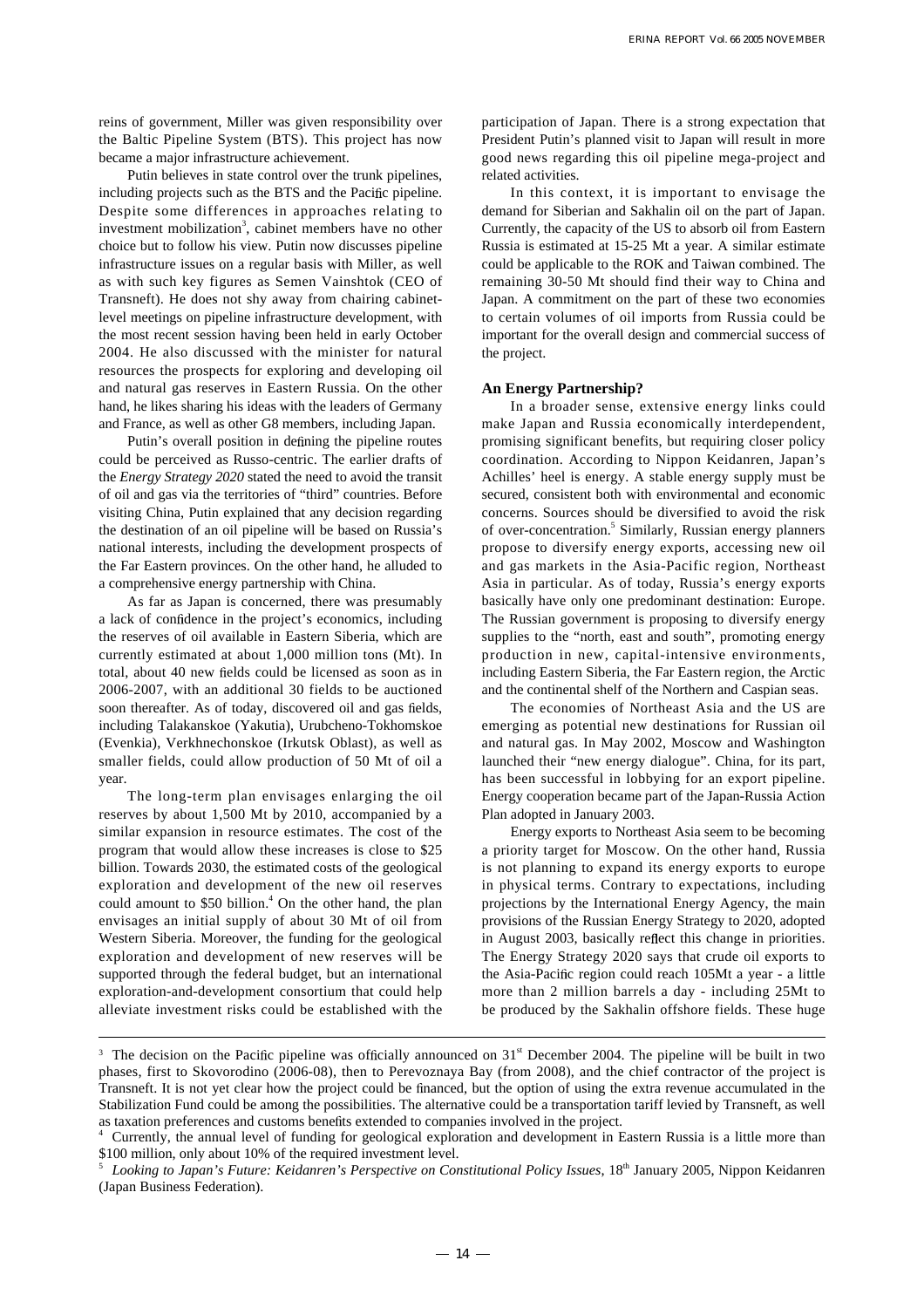amounts will constitute about one-third of the projected Russian oil exports in 2020.

The plan also includes building a 4,200km crude oil pipeline, connecting the fields in Eastern Siberia and Yakutia and the existing trunk oil pipeline in Taishet, near Lake Baikal, with an export terminal on the Pacific coast. The price tag of this project is close to \$12 billion. If materialized, it could divert as much as 15% to 20% of Russia's total oil output and 25% to 30% of its oil exports to markets in Northeast Asia. Japan's trade minister, Shoichi Nakagawa, stated that Japan was willing to help "in every way possible", if Moscow gives priority to building the pipeline to the Pacific coast. However, plans to divert part of the oil to China upon the completion of the first phase of the project appear to be a problem.

With regard to natural gas exports, the share of Northeast Asia could reach 15% to 20% by 2020. Gas supplies to China and the Korean Peninsula via pipelines could reach 25 billion cubic meters (Bcm) by 2020. This is greater than the volume that the ROK currently imports as liquefied natural gas (LNG). Technically, a gas pipeline to the ROK could be routed via the DPRK, but a more viable option would be transit via China. A submarine gas pipeline between Sakhalin and Japan (Sendai or Niigata) has been proposed by ExxonMobil. Moreover, the Sakhalin II LNG project could export about 13 Bcm of LNG annually by 2015 and Japan is about to conclude contracts for half of this volume.

Bilateral energy cooperation potentially transcends export-oriented projects. To sustain domestic demand towards 2020, expand exports and modernize domestic energy industries, Russia needs between \$620 billion and \$850 billion, including \$260 billion to \$300 billion mobilized before 2010-2012. Most of these funds should originate from private sources and loans. Only the Sakhalin I and Sakhalin II international consortia, in which Japanese companies are involved, plan to invest as much as \$35 billion over the next decade or so, but several other oil and gas projects on the Sakhalin shelf are in the formation phase, requiring another \$30 billion to \$50 billion.

These and other projects would create huge business opportunities. Japanese investors and equipment manufacturers could participate in the construction of new power plants and delivery infrastructure and the modernization of existing facilities, as well as a broader reorientation of the Russian energy sector toward increased efficiency and added value. More generally, the development of energy industries is seen by the Russian government in the context of technological advancement and high-tech research and development. Technological cooperation in the fields of energy, fuels and emission reductions could benefit both countries, but these issues are yet to become part of the bilateral agenda. In addition, cross-border power interconnection is on the long-term list of priorities, with forecasts of electricity exports to China and the Koreas. Eastern Russia's unique hydroelectric power potential presents an opportunity for projects that are efficient both in economic and environmental terms.

Indeed, energy sector development contains significant potential for investment and trade, including new business opportunities for companies and investors. It seems,

however, that a new conceptual framework is needed to integrate these opportunities into the long-term policy agenda. One such example is the concept of "Asian Energy Partnership", which was publicized in April 2004 by the Ministry of Economy, Trade and Industry (METI) and is mostly aimed at promoting ASEAN+3 (Japan, the ROK and China) cooperation. This plan avoids explicitly mentioning the options relating to eastern Russia. On the other hand, it seems that leading companies could act beyond the bilateral frameworks. For example, some of them are working in partnership with Gazprom in the Stockman field project, which is not related to the Japanese market at all.

#### **The Kyoto Protocol**

It is important to make a brief mention of the Kyoto Protocol, which recently came into force as a result of its ratification by Russia. Under the Kyoto Protocol, the emissions volume in 1990 became the "base" level for Russia, as well as for many other countries that have signed up to the agreement. The Russian government tends to view the Protocol not as a "money bag", but as a "pilot agreement" designed to launch innovative economic mechanisms aimed at emission reductions and improved energy efficiency. It remains to be seen how Japan responds in the context of this agreement. Foreign Minister Nobutaka Machimura said that Japan welcomed the decision, indicating that his government has been approaching Russia on this issue on many occasions at various levels.

In general, by combining energy cooperation with efforts aimed at reducing emissions, the agreement could stimulate both bilateral and sub-regional economic links. In the context of Japan-Russia bilateral cooperation, the agreement could contribute to promoting renewable energy sources in Russia and exporting energy-saving technologies from Japan.

Among the cross-border projects are various options for power grid interconnection, natural gas pipelines, hydroelectric power and biomass energy. By investing in these environment-friendly ventures, Japan and other Annex II countries would increase the range of options available to them for meeting their Kyoto targets. However, to justify investment in large-capacity projects, these ventures must have market access.

On the other hand, Russia does need vast improvements in energy efficiency and new investment in the modernization of energy facilities. In Eastern Russia, renewable energy could replace obsolete thermal capacity in some cases. Given the abundant renewable energy resources in the eastern regions of Russia and very large markets for cleaner energy in neighboring countries, growth in renewable energy production could be significant. It is also conceivable that the Kyoto process would require active participation at the regional governmental level.

#### **A Geo-economic Complementarity**

Growing regional economic interconnectedness may require mutual support from Japan and Russia, which could potentially lead to investment projects that cover not a single market, but create a production and export platform that serves several regions.

METI estimates that by 2020, Asia will have a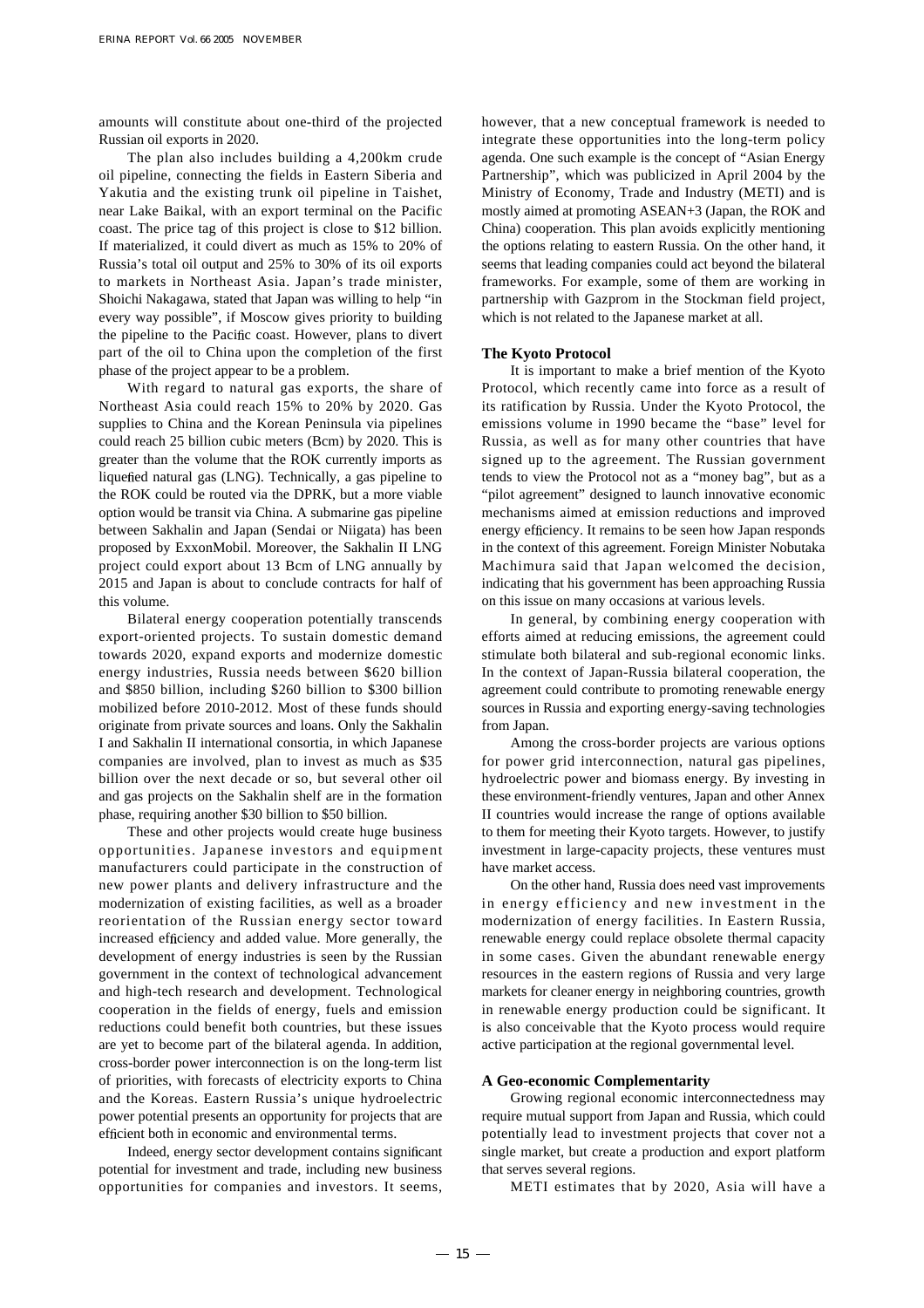Japan remains the second largest country in the world, bigger than all the rest of Asia combined. In 1992-2001, Japanese imports from East Asia surged from 31% to 43%, while exports to East Asia rose from 33% to 42%. It is estimated that more than 70% of the largest Asian companies on an annual turnover basis are Japanese. China has become Japan's largest trade partner, supplanting the US, while in 2003 trade with ASEAN accounted for about 15% of total Japanese trade.

In November 2004, during the ASEAN+3 summit in Laos, economic ministers decided to set up an expert group to study the establishment of an East Asian Free Trade Area. Russia needs much closer links with the economies of East Asia. Japan has been a key player in helping to promote Asian integration. This is being achieved through investments by private firms, as well as government grants to develop regional infrastructure, service operations and production capabilities. It now invests approximately 10% of its outbound FDI in East Asia.

#### **Conclusions**

In their bilateral relations, Russia and Japan have reached a point when the feelings of "remembrance and reconciliation" should prevail. The Portsmouth Treaty did not really work out well for various reasons, including revolutions, conflicts and wars in the years immediately after 1905. The post-1945 alliance obligations did change the geo-political currents further, completely altering the intermediary role of the US in Tokyo-Moscow relations. Today, relatively loose trade and industry links continue to reflect these century-long upheavals, as well as the limited capacity on both sides to interact economically.

The bottom line is that the new trade and economic links cannot be a part of policy bargaining any longer, but appear to be mutually reinforcing tools in the pursuit of national interests, prosperity at the regional level and international stability.

In conclusion, bilateral economic interaction is moving ahead, promising significant mutual benefits. Firstly, the real level of bilateral economic exchange is much higher than official statistics suggest.

Secondly, mega-projects, including the Sakhalin oil and gas ventures, Pacific oil pipeline and similar projects could further motivate bilateral trade and investment cooperation.

Thirdly, the relationship with China has become one of the most important bilateral links for both Japan and Russia. China's demand for commodities, energy and manufactured goods represents a golden opportunity for both Russia and Japan, particularly if they could somehow complement one another on a long-term basis.

Fourthly, cross-border energy cooperation in Northeast Asia, focused on energy sector development in Eastern Russia, would enhance the energy security of the economies of this area, contributing to their international competitiveness and environmental sustainability, as well as the political stability of the region as a whole.

Fifthly, it seems that globalization intertwined with decentralization offers new opportunities for development and cooperation. New options for business links supported by the governments of provinces and prefectures should be carefully examined, while also bearing in mind that the central bureaucracies in both countries are still in control and are likely to remain the key channel for businessrelated communications.

Finally, both the expansion of contacts at the grassroots level, including the business elites of Japan and Russia, and their mutually beneficial geo-economic positioning are among the goals that are long-term in nature, but highly dependent on the overall international environment and leadership.

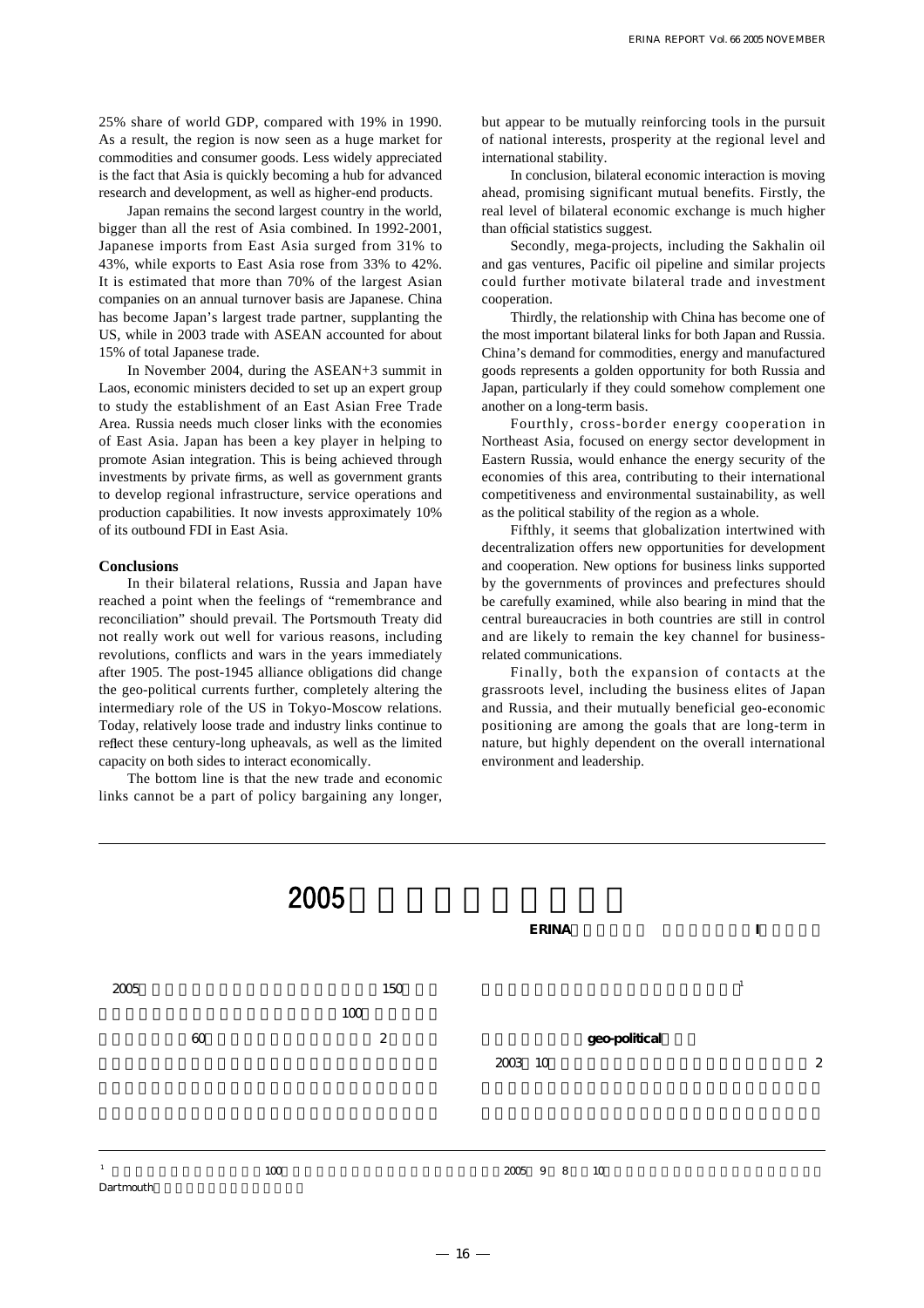$2004$ 

 $A.T.$  $11$ 

れ、債券市場における信用も高まってきた。2003~2005年

 $8$  $8<sub>3</sub>$  $2004$  $\Omega$ 8  $80 \t 78$ 

平均成長率は約 7 %であった。2004年に鉱工業生産高が 6 %  $11 \t 1,000$  $2005$ 

assets 820

 $1991$  $10$ 1999  $2004$ 

 $20$  $2010 \t\t 40$  $4\,$ 

 $\mathbf 2$  $\overline{c}$  $4\,$  $1 \t 5$  $\frac{1}{1}$   $\frac{1}{1}$  $3 \t 1$ 

 $\sim$  2  $\sim$  2

 $2001$ 

geo-political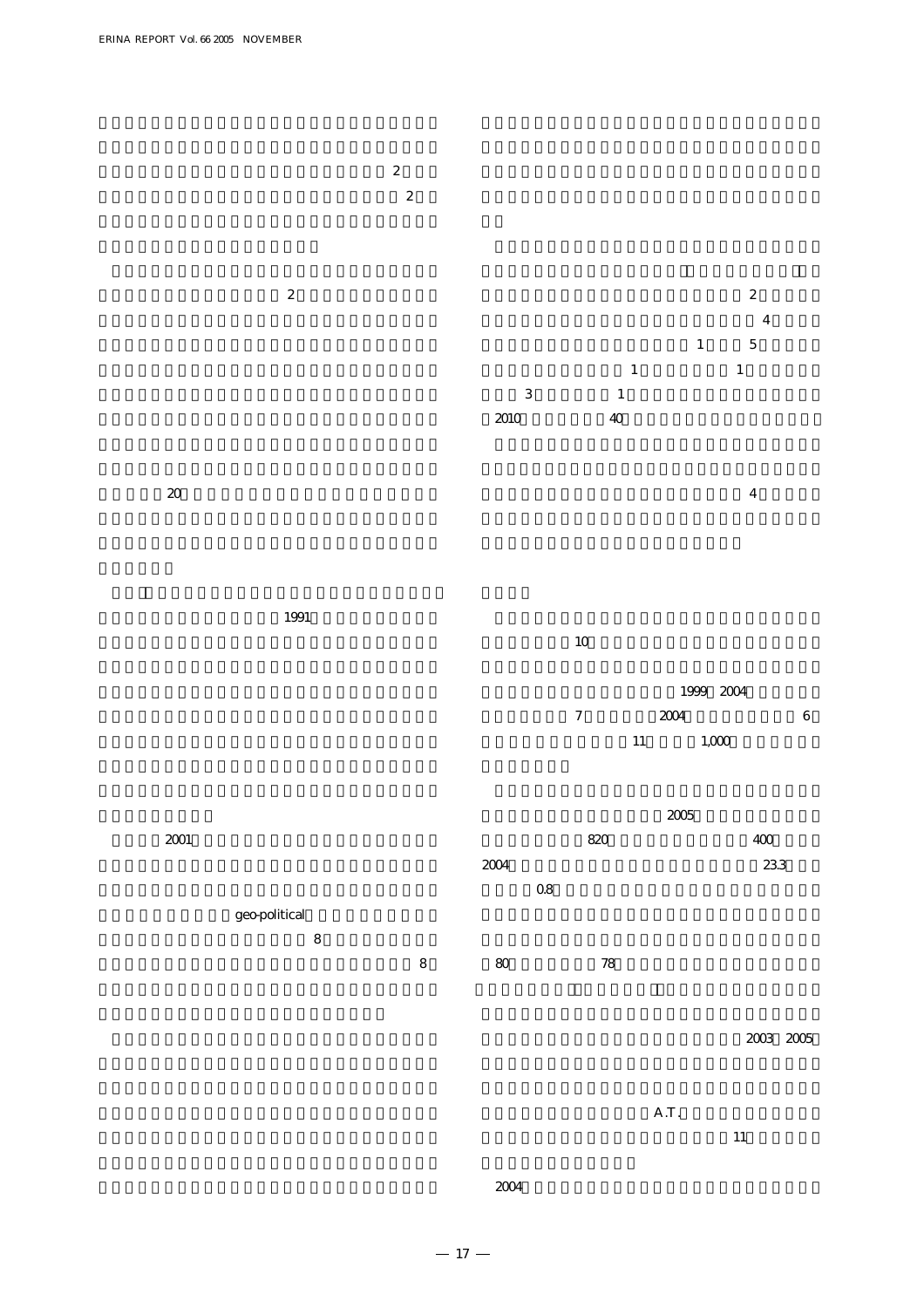

 $\overline{1}$ 

1998  $2005$ 

| 1998 | 1999 | 2000 | 2001        | 2002 | 2003   | 2004 | 2005 |
|------|------|------|-------------|------|--------|------|------|
| 29   | 37   | 46   | 39          | 33   | 42     | 57   | 23   |
| 10   | ັ    |      | <b>CONT</b> |      | $\sim$ | 31   | 15   |
| 39   | 42   | 52   | 46          | 42   | 59     | 88   | 38   |

 $30$ 

|              |                                    | 100  |  |
|--------------|------------------------------------|------|--|
| 2002 3       | Vneshtorgbank                      | 60   |  |
| 2003 6       |                                    | 20   |  |
| 2003 9       | «NEC-Neva»                         | 9    |  |
| - 11<br>2003 | «Gloverbel Group»<br>(Asahi Glass) | 108  |  |
| 2004 3       | «Business Car»<br>(Toyota)         | 6    |  |
| 2004 3       | Rostelecom                         | 2.66 |  |

**表2.2002~2004年国際協力銀行による貸付**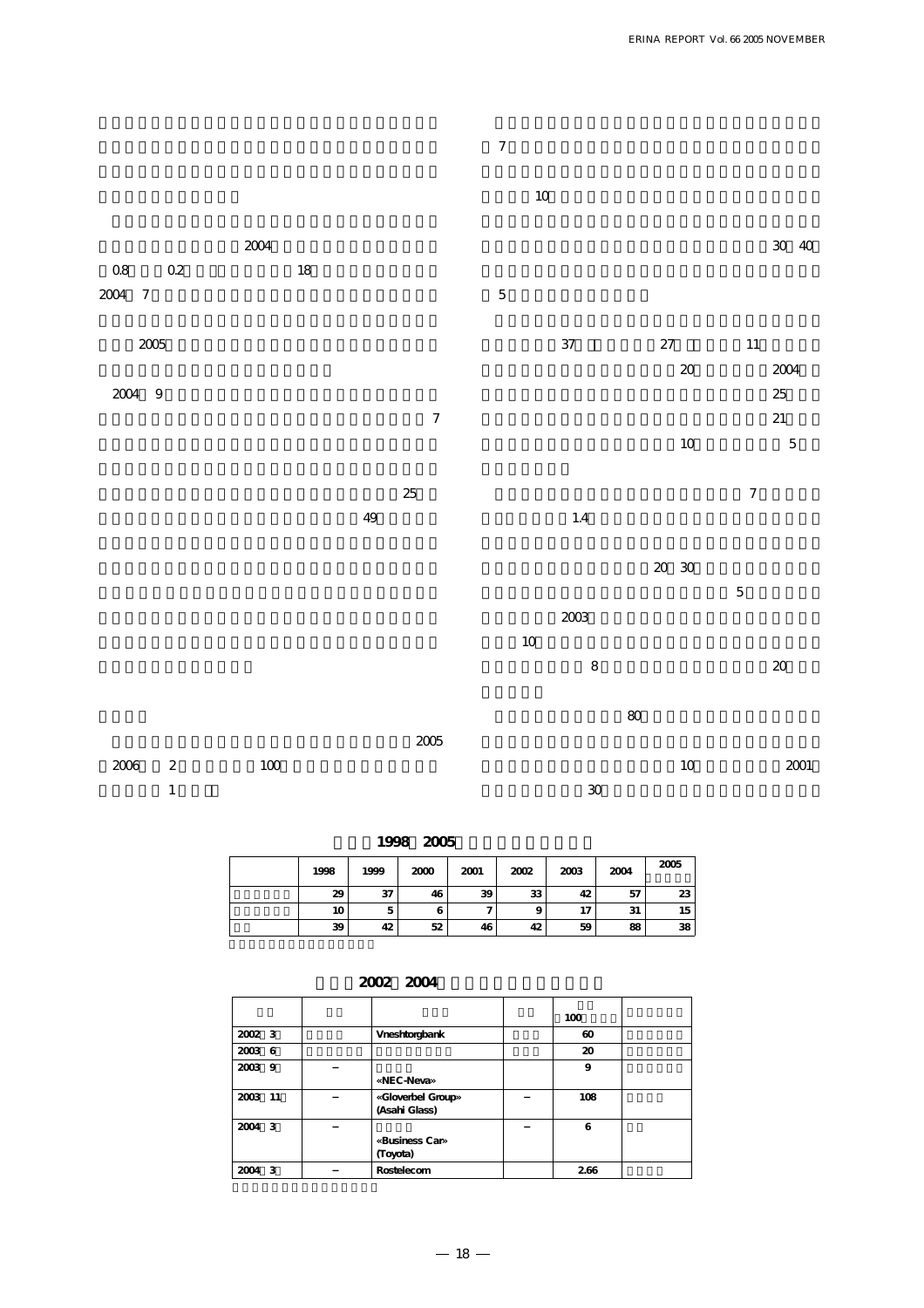$\mathbf{c}$  $2$ 

# **BISNIS**

# Regional Initiative

 $2$ 

 $2$ 

 $\overline{2}$ 

**表3.ロシア極東:対日貿易(1998~2003年)**

 $100$ 

|       |       |       |       |                          | 100     |
|-------|-------|-------|-------|--------------------------|---------|
| 1998  | 1999  | 2000  | 2001  | 2002                     | 2003    |
| 33.7  | 106.3 | 111.7 | 27.8  | $\overline{\phantom{a}}$ | 138.9   |
| 9.7   | 20.2  | 6.4   | 7.4   | $\overline{\phantom{a}}$ | 11.0    |
| 264.0 | 161.0 | 194.0 | 257.0 | 207.0                    | 154.9   |
| 60.0  | 38.0  | 32.0  | 47.0  | 74.0                     | 221.7   |
| 178.3 | 213.3 | 190.0 | 180.0 | 148.0                    | 169.2   |
| 17.4  | 42.0  | 34.6  | 34.0  | 56.0                     | 77.8    |
| 12.1  | 9.0   | 6.8   | 19.3  | 16.3                     | 21.9    |
| 15.7  | 5.4   | 2.6   | 1.4   | 0.7                      | 1.8     |
| 123.5 | 64.4  | 81.9  | 50.5  | 76.7                     | 70.6    |
| 10.9  | 8.9   | 5.6   | 6.0   | 7.1                      | 13.4    |
| 6.3   | 2.2   | 1.9   | 23.0  |                          | 20.1    |
| 6.2   | 4.1   | 10.9  | 9.4   |                          | 12.7    |
| 121.7 | 123.6 | 135.5 | 94.0  | 201.0                    | 293.5   |
| 20.7  | 21.4  | 38.9  | 84.0  | 27.3                     | 144.6   |
| 739.7 | 679.8 | 722.2 | 652.0 | 649.3                    | 869.2   |
| 140.6 | 140.1 | 131.3 | 189.3 | 165.1                    | 483.0   |
| 880.3 | 819.9 | 853.5 | 841.3 | 814.4                    | 1,352.2 |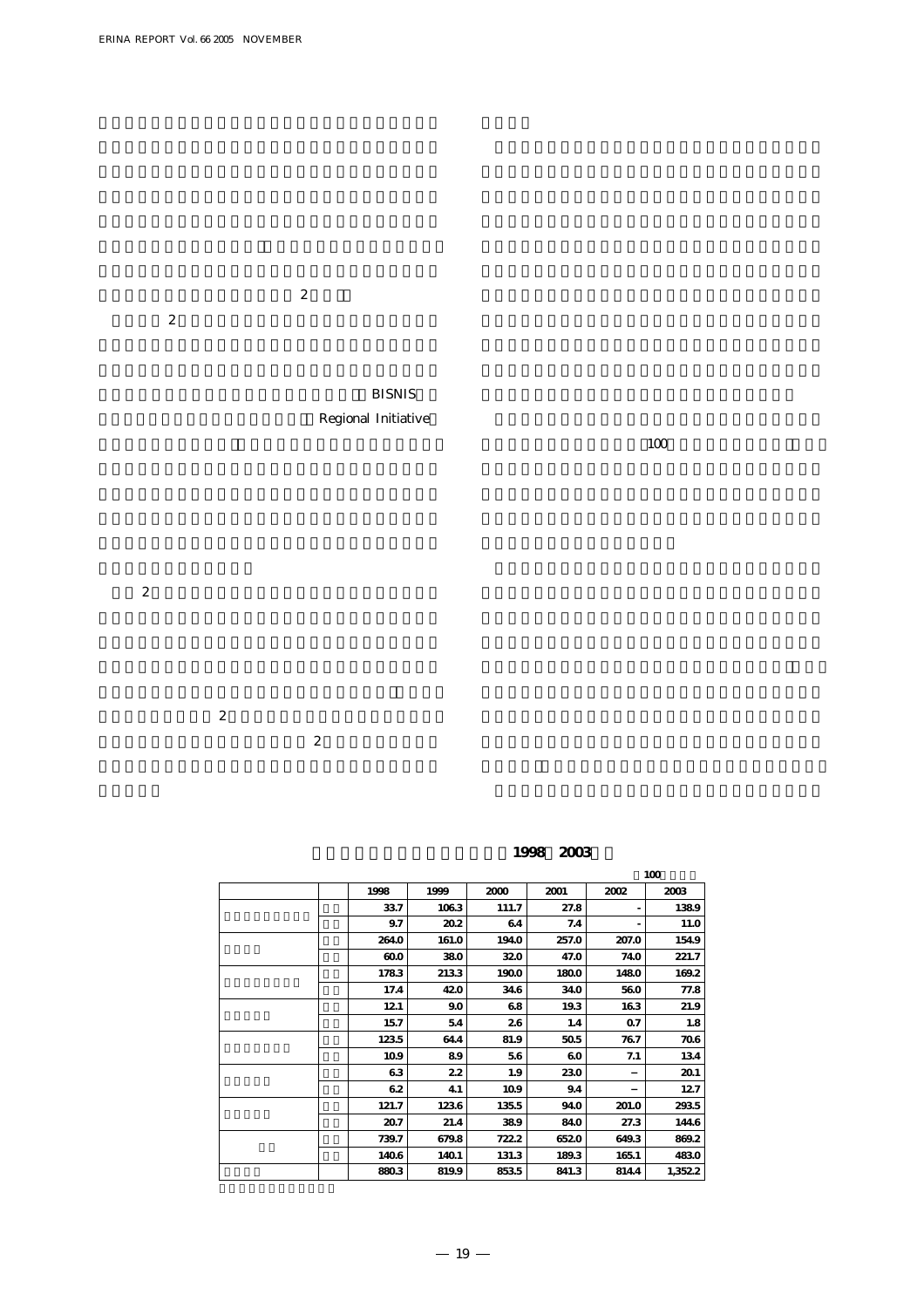|                | 1990             |          |                  | $2003\quad1$ |           |
|----------------|------------------|----------|------------------|--------------|-----------|
|                | $\,3$            |          |                  |              |           |
| $2003\,$       | $\boldsymbol{2}$ |          | $77\,$           |              |           |
|                |                  | $3\!2$   | $15\,$           |              |           |
| $11\,$         | $\sqrt{4}$       | $\,9$    | $\overline{5}$   |              |           |
|                |                  |          |                  |              |           |
|                | $37\,$           | $14\,$   | $2\!$            |              |           |
| $15\,$         |                  |          |                  |              |           |
| 88             |                  |          | $25\,$           |              |           |
| 21             | $2\!0$           | $15\,$   | $\boldsymbol{2}$ |              |           |
|                |                  |          |                  |              |           |
| $35\,$         |                  | $20\,$   | $\boldsymbol{9}$ |              |           |
|                |                  |          |                  |              |           |
| $4\mathbf{38}$ |                  | $3.77\,$ |                  |              |           |
| 247            |                  |          |                  |              | $1996\,$  |
| 7.84           |                  | $2,600$  |                  | 1999         |           |
|                | $200\,$          |          |                  |              | 1999 2000 |

| ×<br>I<br>۰,<br>I |  |
|-------------------|--|

2

3

 $2005$ 2005 11 20 22 の<br>3. インター - インター - インター<br>3. インター - インター - インター 、閣僚たちは大統領の見解にしたが

> 2004 10  $8$  $2020$

 $303$  $1\quad200$  $2004$  12 31 2 2 1  $2006~~2008$  2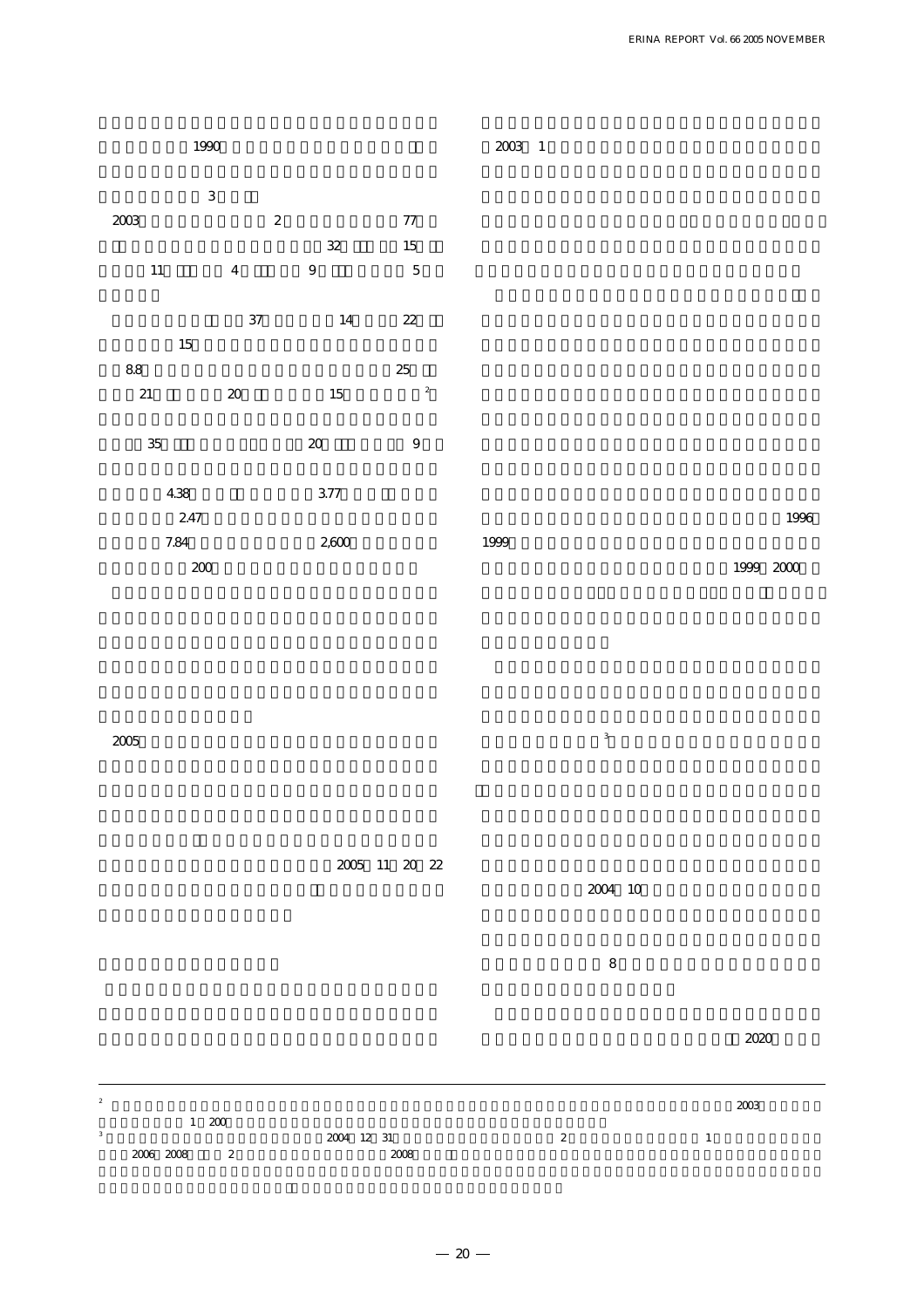$10$  $\overline{40}$  2006

5,000 長期的には、2010年までに石油埋蔵量を最大約15億トン 2002 5 2003 1

ある<sup>5</sup>

。同様に、ロシアのエネルギープランナーたちは、

2,500 1 500 200

15 20 25 30

 $1$ 

 $2003\,$ 

4,200km

天然ガス輸出に関しては、北東アジアのシェアは2020年

 $250$  2030  $500$   $4$ **。**<br>この一方で、同計画は、同計画は、同計画は、同計画は、同計画は、同

 $2007$  30

 $3000$ 8 2020  $\sim$  2020  $2020$ 

 $1,500$   $2,500$ 

 $3,000~5,000$  $\overline{c}$  $120$ 

4

5

 $1$  $2005$  1 18

 $-21-$ 

15 20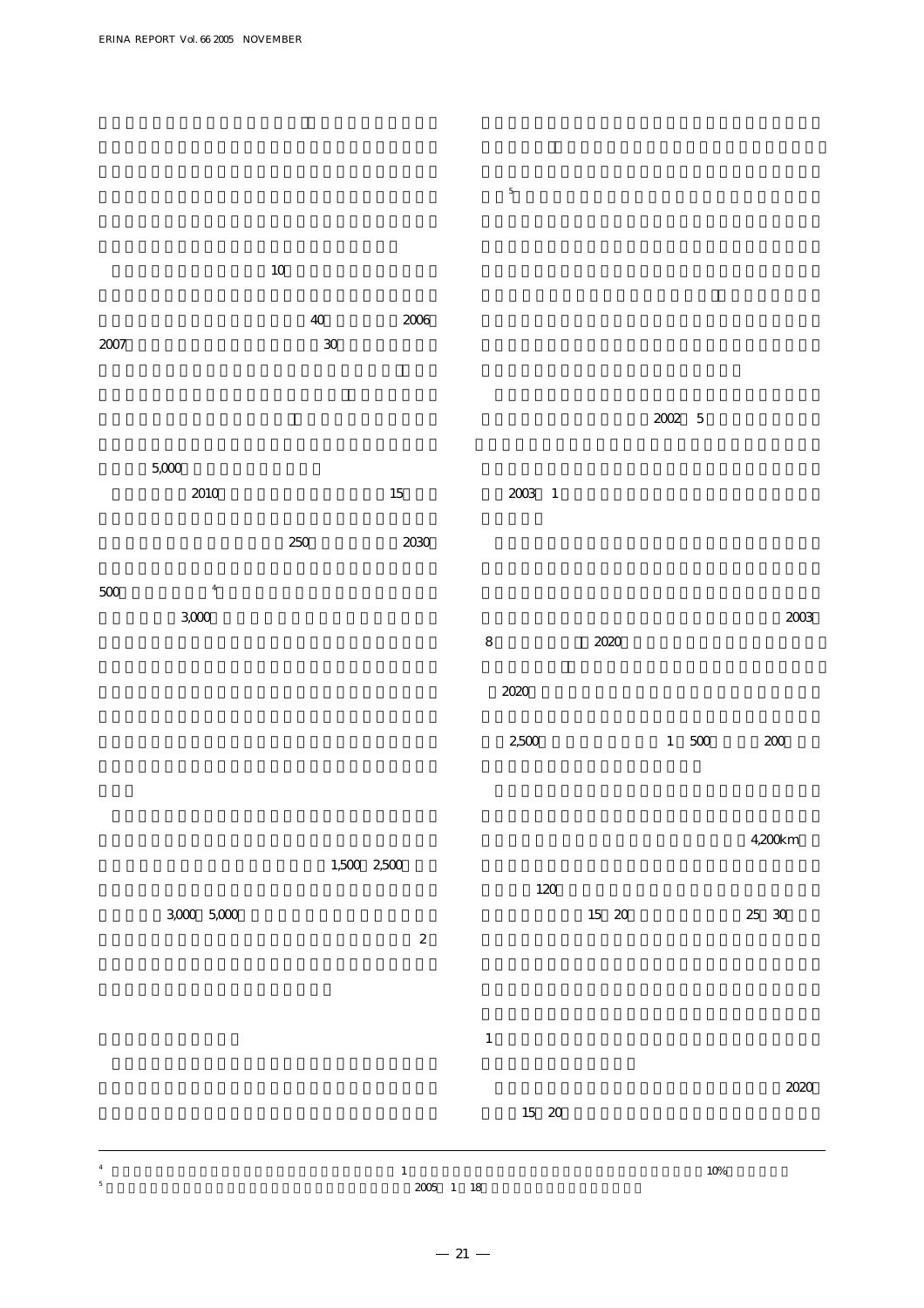$1990 \hspace{1.5cm} \text{CO}_2$ 

 $CO<sub>2</sub>$ 

 $CO<sub>2</sub>$  $\sim$  2

 $2020$   $250$   $m^3$ 

ExxonMobil

2015 130 m<sup>3</sup> のLNGを輸出し、日本はこの

 $2020$ 6,200~8,500<br>6,200~8,500 2010  $2012$ 

 $10 \t 350$  $300$  $500$ 

 $CO<sub>2</sub>$  $\overline{c}$ 

 $2004$  4

ASEAN+ 3

 $\sim$  2 2020  $25$  1990  $15$ 

geo-economic